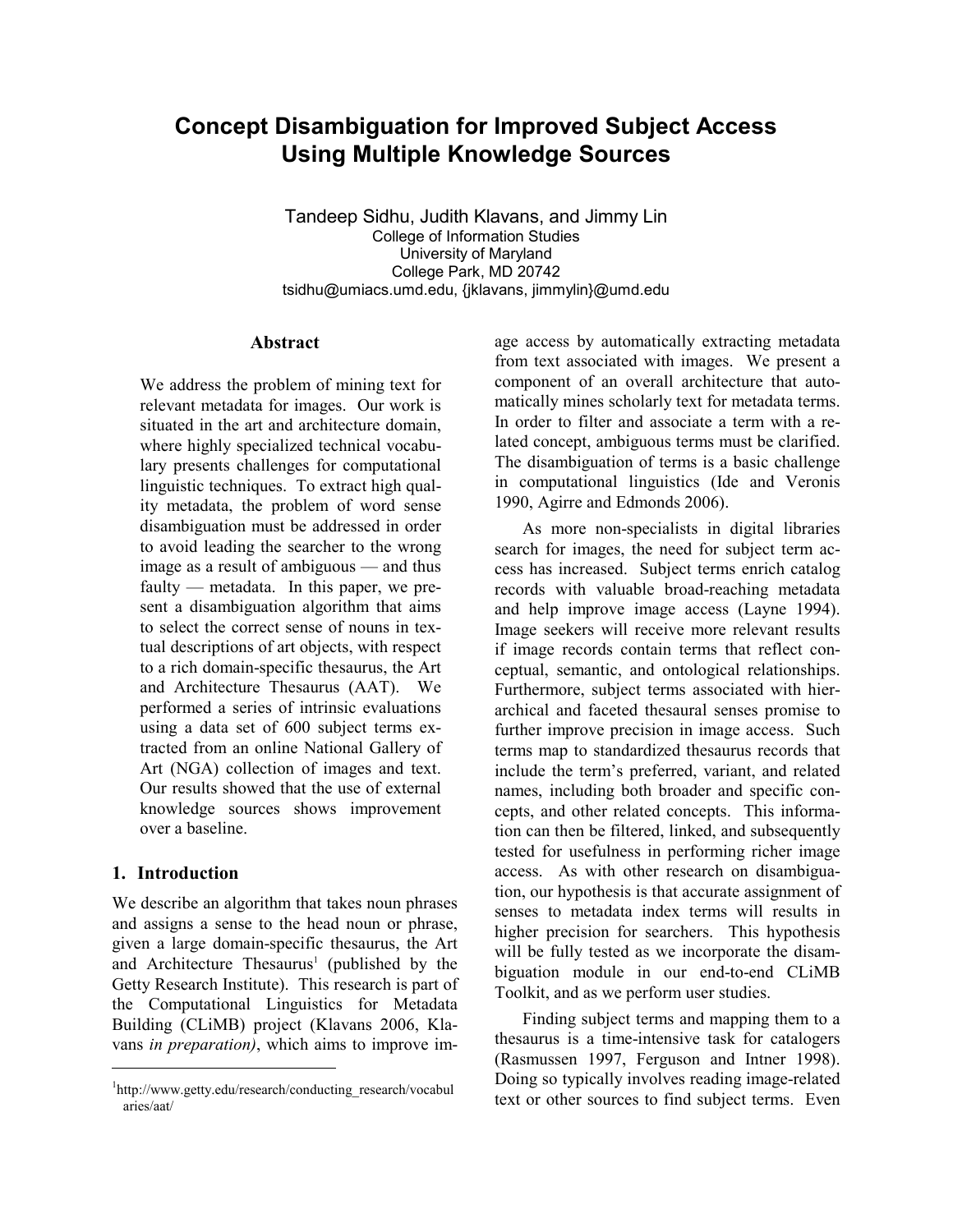so, the lack of standard vocabulary in extensive subject indexing means that the enriched number of subject terms could be inadvertently offset by the vocabulary naming problem (Baca 2002).

This paper reports on our results using the subject terms in the AAT; the CLiMB project is also using the Thesaurus of Geographic Names (TGN) and the Union List of Artist Names (ULAN). Since the focus of this paper is on disambiguation of common nouns rather than proper nouns, the AAT is our primary resource.

# 2. Resources

#### 2.1 Art and Architecture Thesaurus (AAT)

The AAT is a widely-used multi-faceted thesaurus of terms for the cataloging and indexing of art, architecture, artifactual, and archival materials. Since the AAT offers a controlled vocabulary for recording and retrieval of data in object, bibliographic, and visual databases, it is of interest to a wide community.

In the AAT, each concept is described through a record which has a unique ID, preferred name, record description, variant names, broader, narrower, and related terms. In total, the AAT has 31,000 such records. For the purpose of this article, a record can be viewed as synonymous with sense. Within the AAT, there are 1,400 homonyms, i.e., records with same preferred name. For example, the term wings has five senses in the AAT (see Figure 1 below).

### Wings (5 senses):

- Sense#1: Used for accessories that project outward from the shoulder of a garment and are made of cloth or metal.
- Sense#2: Lateral parts or appendages of a work of art, such as those found on a triptych.
- Sense#3: The areas offstage and to the side of the acting area.
- Sense#4: The two forward extensions to the sides of the back on an easy chair.
- Sense#5: Subsidiary parts of buildings extending out from the main portion.

```
Figure 1: Selection of AAT records for term "wings"
```
Table 1 shows the breakdown of the AAT vocabulary by number of senses with a sample lexical item for each frequency.

| # of           | # of            | <b>Example</b> |  |  |
|----------------|-----------------|----------------|--|--|
| <b>Senses</b>  | <b>Homonyms</b> |                |  |  |
| $\overline{2}$ | 1097            | bells          |  |  |
| 3              | 215             | painting       |  |  |
| 4              | 50              | alabaster      |  |  |
| 5              | 39              | wings          |  |  |
| 6              | 9               | boards         |  |  |
| 7              | 5               | amber          |  |  |
| 8              | $\overline{c}$  | emerald        |  |  |
| 9              | 1               | plum           |  |  |
| 10             | 1               | emerald green  |  |  |
| 11             | 1               | magenta        |  |  |
| 12             | 1               | ocher          |  |  |
| 13             | 1               | carmine        |  |  |
| 14<br>-        | 2               | slate          |  |  |

Table 1: Scope of the disambiguation problem in AAT

Note that there are potentially three tasks that could be addressed with our algorithm: (i) mapping a term to the correct sense in the AAT, (ii) selecting a sense from closely related terms in the AAT, and (iii) mapping synonyms onto a single AAT entry. In this paper, our primary focus is on task  $(i)$ ; we handle task  $(ii)$  with a simple ranking approach; we do not address task (iii).

Table 1 shows that multiple senses per term makes mapping subject terms to AAT very challenging. Manual disambiguation would be slow, tedious, and unrealistic. Thus we explore automatic methods since, in order to identify the correct sense of a term in running text, each of these senses needs to be viewed in context.

### 2.2 The Test Collection

The data set of terms that we use for evaluation comes from the National Gallery of Art (NGA) online archive. 2 This collection covers paintings, sculpture, decorative arts, and works from the Middle Ages to the present. We randomly selected 20 images with corresponding text from this collection and extracted noun phrases to form the data set. The data set was divided into two categories: the training set and the test set. The training set consisted of 326 terms and was used to develop the algorithm. The test set consisted of 275 terms and was used to evaluate.

1

<sup>2</sup> http://www.nga.gov/home.htm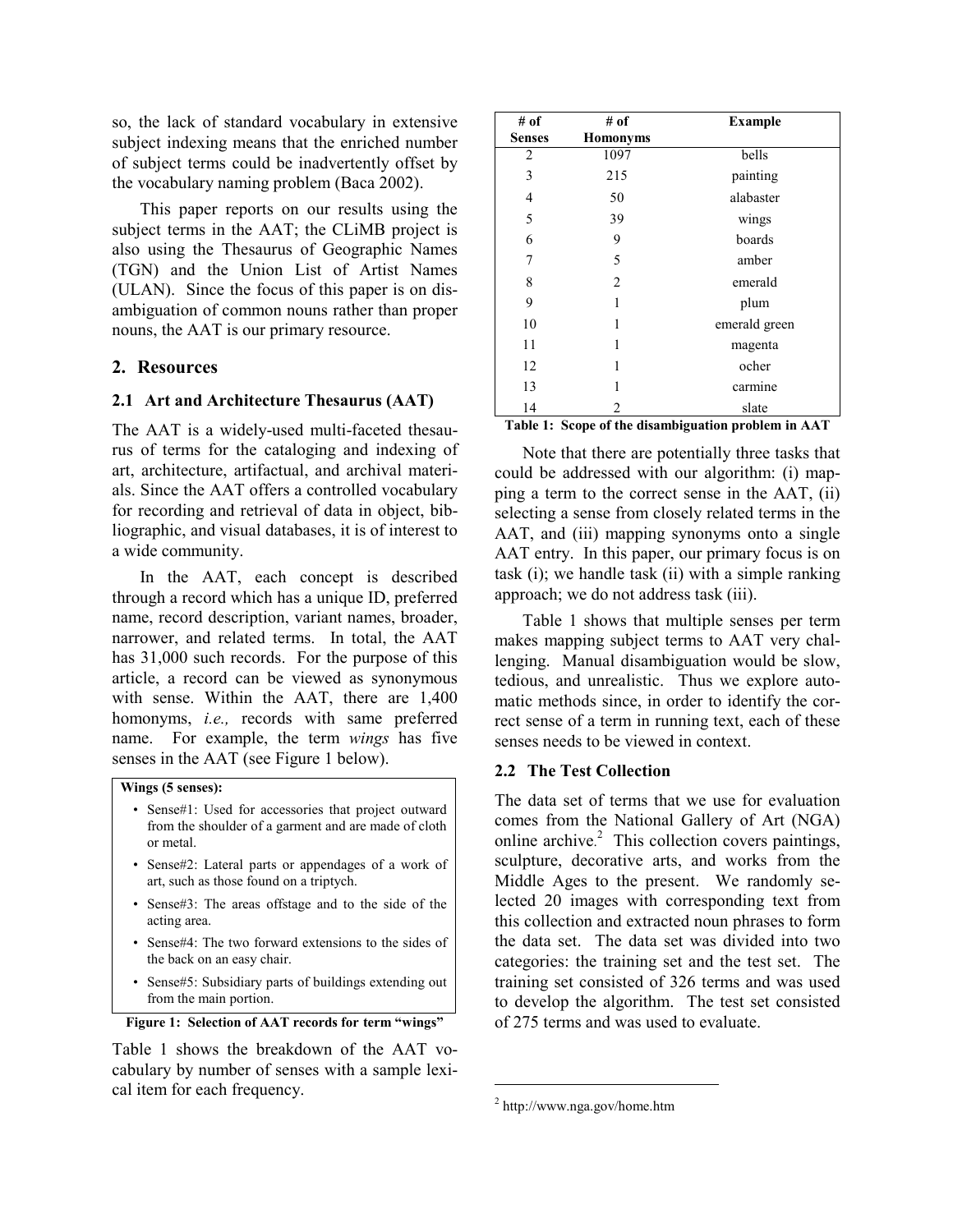Following standard procedure in word sense disambiguation tasks (Palmer et al. 2006), groundtruth for the data set was created manually by two labelers (referred to as Labeler 1 and Labeler 2 in Section 4 below). These labelers were part of the larger CLiMB project but they were not involved in the development of the disambiguation algorithm. The process of creating the groundtruth involved picking the correct AAT record for each of the terms in the data set. Terms not appearing in the AAT (as determined by the labelers) were given an AAT record value of zero. Each labeler worked independently on this task and had access to the online version of the AAT and the text where each term appeared. Interannotator agreement for the task was encouragingly high, at 85% providing a notional upper bound for automatic system performance (Gale et al. 1992).

Not all terms in this dataset required disambiguation; 128 terms (out of 326) under the training set and 96 terms (out of 275) under the test set required disambiguation, since they matched more than one AAT record. Note that for any of the terms, we consider an AAT record as a potential match if the entire term or its head noun can be found in the name of an AAT record.

The dataset we selected was adequate to test our different approaches and to refine our techniques. We intend to run over more data as we collect and annotate more resources for evaluation.

# 2.3 SenseRelate AllWords<sup>3</sup> and WordNet<sup>4</sup>

SenseRelate AllWords (Banerjee and Pederson 2003, Patwardhan et al. 2003) is a Perl program that our algorithm employs to perform basic disambiguation of words. We have adapted SenseRelate for the purpose of disambiguating AAT senses.

Given a sentence, SenseRelate AllWords disambiguates all the words in that sentence. It uses word sense definitions from WordNet (in this case WordNet 2.1), a large lexical database of

1

English nouns, verbs, adjectives, and adverbs. As an example, consider the text below:

With more than fifty individual scenes, the altarpiece was about fourteen feet wide.

The SenseRelate result is:

| With <b>more#a#2</b> than $fifty\#n#1$ individual#n#1 |  |  |  |  |
|-------------------------------------------------------|--|--|--|--|
| scene#n#10 the altarpiece#n#1 be#v#1 about#r#1        |  |  |  |  |
| fourteen#n#1 foot#n#2 wide#a#1                        |  |  |  |  |

In the above example, more#a#2 means SenseRelate labeled more as an adjective and mapped it to second meaning of *more* (found in WordNet). fifty#n#1 means SenseRelate labeled fifty as a noun and mapped it to first meaning of *fifty* (found in WordNet). Note, that fifty#n#1 maps to a sense in WordNet, whereas in our algorithm it needs to map to an AAT sense. In Section 3, we show how we translate a WordNet sense to an AAT sense for use in our algorithm.

To perform disambiguation, SenseRelate requires that certain parameters be set: (1) the number of words around the target word (also known as the context window), and (2) the similarity measure. We used a value of 20 for the context window, which means that SenseRelate will use 10 words to the left and 10 words to the right of the target word to determine the correct sense. We used *lesk* as the similarity measure in our algorithm which is based on Lesk (1986). This decision was based on several experiments we did with various context window sizes and various similarity measures on a data set of 60 terms.

<sup>3</sup> http://sourceforge.net/projects/senserelate

<sup>4</sup> http://wordnet.princeton.edu/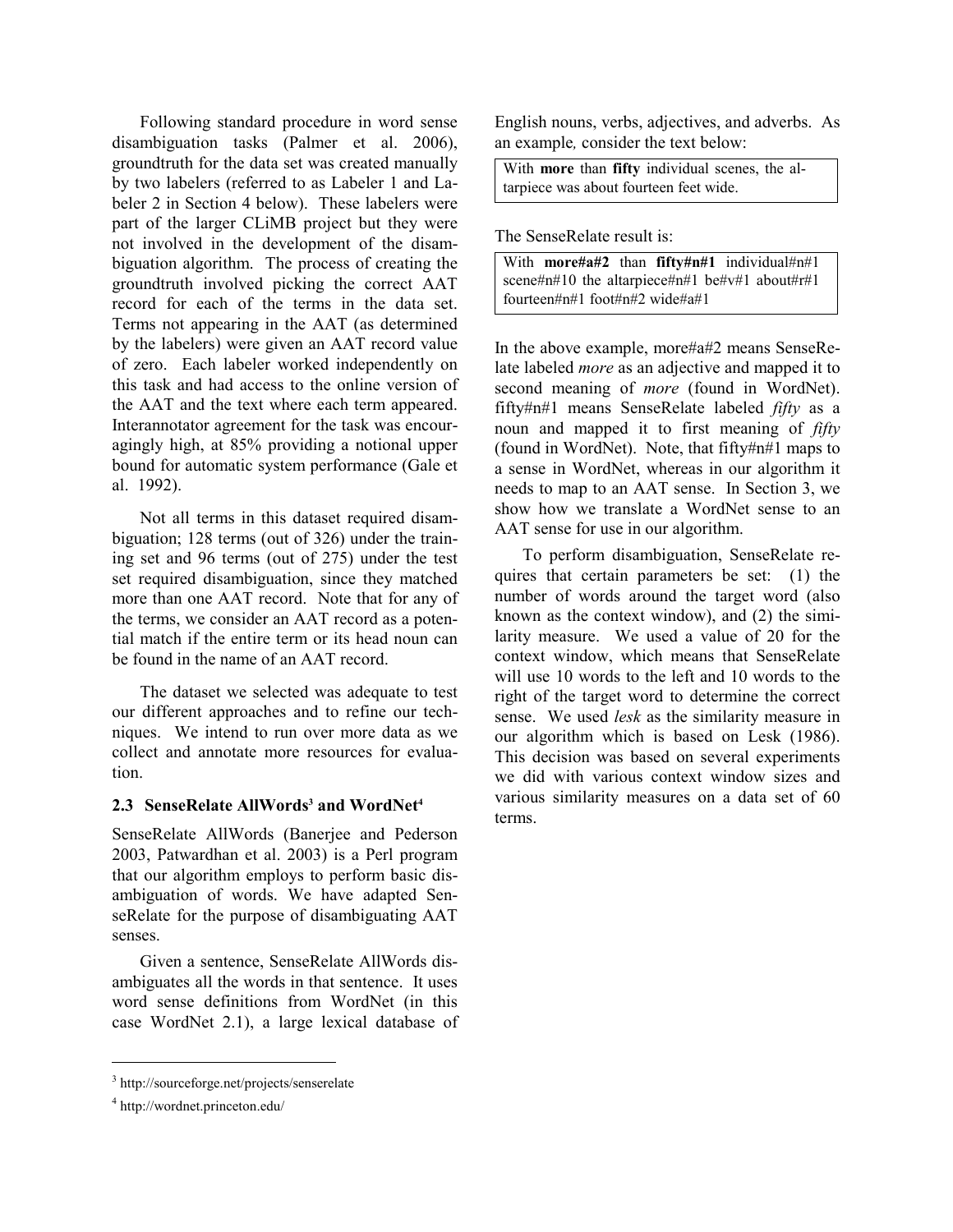# 3. Methodology

#### Common Use head noun Input Noun Phrase For each C-NP  $(C-NP)$ document Identification Disambiguation Found in Module Art & Architecture Thesaurus  $C-NP$  $\widetilde{\mathsf{Yes}}$ Filter out matches where head noun is modifier in AAT Zero or One match found Ño

#### 3.1 Disambiguation Algorithm



Figure 2 above shows that first we identify the noun phrases from the input document. Then we disambiguate each noun phrase independently by first looking it up in the AAT. If a record is found, we move on to the next step; otherwise we look up the head noun (as the noun phrase) in the AAT.

Second, we filter out any AAT records where the noun phrase (or the head noun) is used as an adjective (for a term like painting this would be painting techniques, painting knives, painting equipment, etc). Third, if zero records are found in the AAT, we label the term as "not found in AAT." If only one matching record is found, we label the term with the ID of this record. Fourth, if more than one record is found, we use the disambiguation techniques outlined in the next section to find the correct record.

#### 3.2 Techniques for Disambiguation

For each of the terms, the following techniques were applied in the order they are given in this section. If a technique failed to disambiguate a term, we applied the next technique. If none of these techniques was able to disambiguate, we selected the first AAT record as the correct record. Findings for each technique are provided in the Results section below.

First, we used all modifiers that are in the noun phrase to find the correct AAT record. We searched for the modifiers in the record description, variant names, and the parent hierarchy names of all the matching AAT senses. If this technique narrowed down the option set to one record, then we found our correct record. For example, consider the term ceiling coffers. For this term we found two records: coffers (coffered ceiling components) and coffers (chests). The first record has the modifier ceiling in its record description, so we were able to determine that this was the correct record.

Second, we used SenseRelate AllWords and WordNet. This gave us the WordNet sense of our noun phrase (or its head noun). Using that sense definition from WordNet, we next examined which of the AAT senses best matches with the WordNet sense definition. For this, we used the word overlapping technique where we awarded a score of N to an AAT record where N words overlap with the sense that SenseRelate picked. The AAT record with the highest score was selected as the correct record. If none of the AAT records received any positive score (above a certain threshold), then it was decided that this technique could not find the one correct match.

As an example, consider finding the correct sense for the single word noun bells using SenseRelate:

1. Given the input sentence:

"… city officials, and citizens were followed by women and children ringing bells for joy."

- 2. Search for AAT records. There are two records for the bells in AAT:
	- a. bells: "Flared or bulbous terminals found on many open-ended aerophone tubes".
	- b. bells: "Percussion vessels consisting of a hollow object, usually of metal but in some cultures of hard clay, wood, or glass, which when struck emits a sound by the vibration of most of its mass;…"
- 3. Submit the input sentence to SenseRelate, which provides a best guess for the corresponding WordNet senses for each word.
- 4. Get SenseRelate output, which indicates that the WordNet definition for bells is WordNet-Sense1, i.e., "a hollow device made of metal that makes a ringing sound when struck"

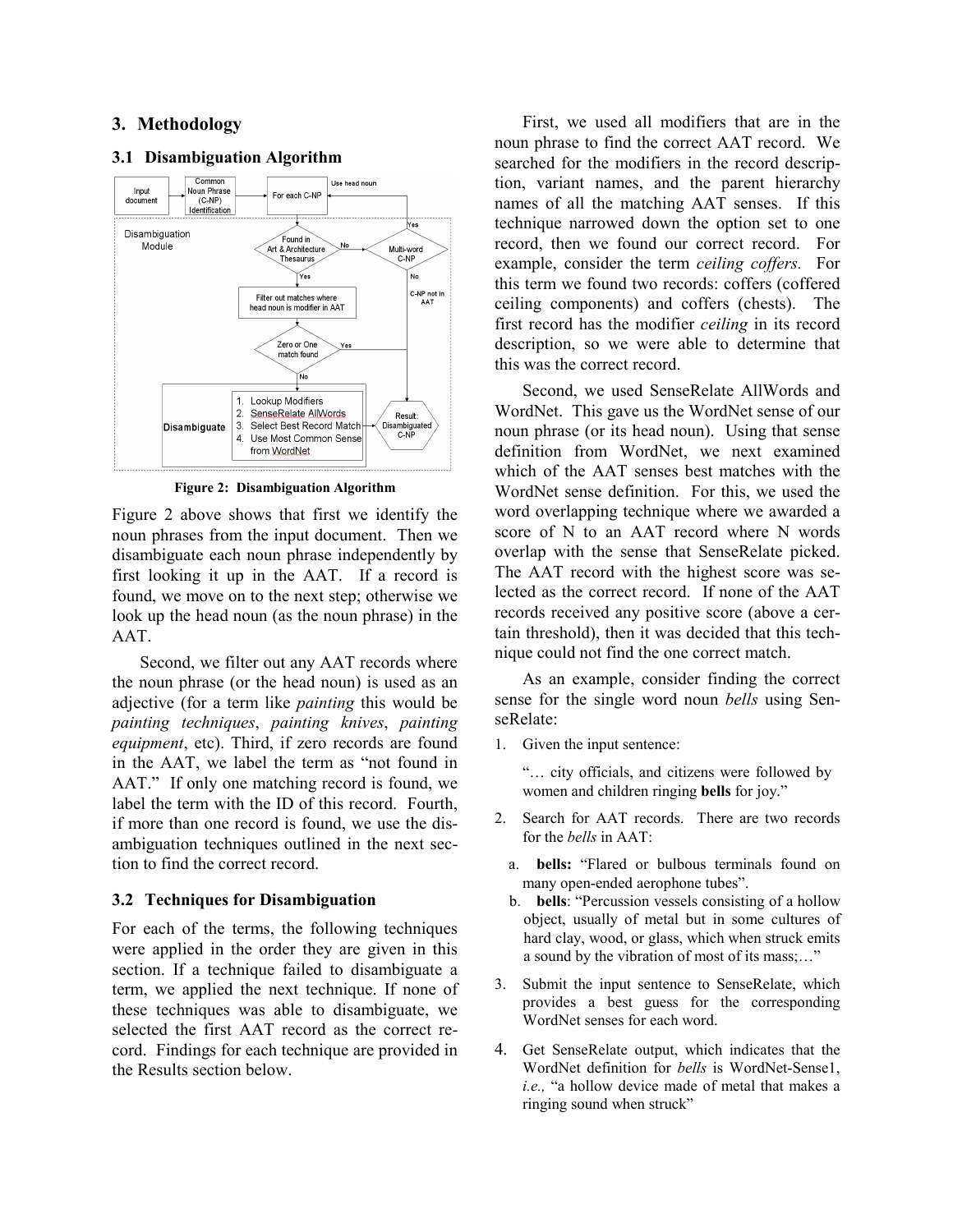# SenseRelate output:

city#n#1 official#n#1 and citizen#n#1 be#v#1 follow#v#20 by#r#1 woman#n#1 and child#n#1 ringing#a#1 bell#n#1 for joy#n#1

5. Find the correct AAT match using word overlap of the WordNet definition and the two AAT definitions for bells:

WordNet: "a hollow device made of metal that makes a ringing sound when struck"

### compared with:

AAT: "Flared or bulbous terminals found on many open-ended aerophone tubes"

and compared with:

AAT: "Percussion vessels consisting of a hollow object, usually of metal but in some cultures of hard clay, wood, or glass, which when struck emits a sound by the vibration of most of its mass;…"

6. The second AAT sense is the correct sense according to the word overlap (see Table 2 below):

| Comparison                                 | Score | <b>Word Overlap</b>             |
|--------------------------------------------|-------|---------------------------------|
| $AAT - Definition 1$ and<br>WordNet Sense1 |       | None                            |
| $AAT - Definition 2$ and<br>WordNet Sense1 |       | hollow, metal,<br>sound, struck |

#### Table 2: Word Overlap to Select AAT Definition

Notice that we only used the AAT record description for performing the word overlap. We experimented by including other information present in the AAT record (like variant names, parent AAT record names) also, but simply using the record description yielded the best results.

Third, we used AAT record names (preferred and variant) to find the one correct match. If one of the record names matched better than the other record names to the noun phrase name, that record was deemed to be the correct record. For example, the term *altar* more appropriately matches altars (religious building fixtures) than altarpieces (religious visual works). Another example is children, which better matches children (youth) than *offspring* (people by family relationship).

Fourth, if none of the above techniques succeeded in selecting one record, we used the most common sense definition for a term (taken from WordNet) in conjunction with the AAT results

and word overlapping mentioned above to find the one correct record.

### 4. Results and Evaluation

#### 4.1 Methodologies

We used three different evaluation methods to assess the performance of our algorithm. The first evaluation method computes whether our algorithm assigned the correct AAT record to a term (i.e., the AAT sense picked is in agreement with the groundtruth). If the groundtruth determined that a term is not in AAT (thereby assigning an AAT value of zero); that is considered in agreement with our algorithm if our algorithm also picked an AAT value of zero. The second method computes whether the correct record is among the top three records picked by our algorithm. In Table 3 below, this is referred to as Top3. The third evaluation method computes whether the correct record is in top five records picked by our algorithm, Top5. The last two evaluations helped us determine the usability of our algorithm in situations where it does not pick the correct record but it still narrows down to top three or top five results.

We ranked the AAT records according to their preferred name for the baseline, given the absence of any other disambiguation algorithm. Thus, AAT records that exactly matched the term in question appear on top, followed by records that partially matched the term. For example, for term *feet*, the top three records were *feet* (terminal elements of objects), French feet (bracket feet), and Spanish feet (furniture components). For the noun wings, the top three records were wings (shoulder accessories), wings (visual works components), and wings (backstage spaces).

#### 4.2 Overall Results

In this section, we present evaluation results for all the terms. In the next section, we present results for only those terms that required disambiguation.

Overall results for the training set (326 terms) are shown in Table 3. This table shows that overall accuracy of our algorithm is 76% and 68% for Labeler 1 and Labeler 2, respectively. The baseline accuracy is 69% for Labeler 1 and 62% for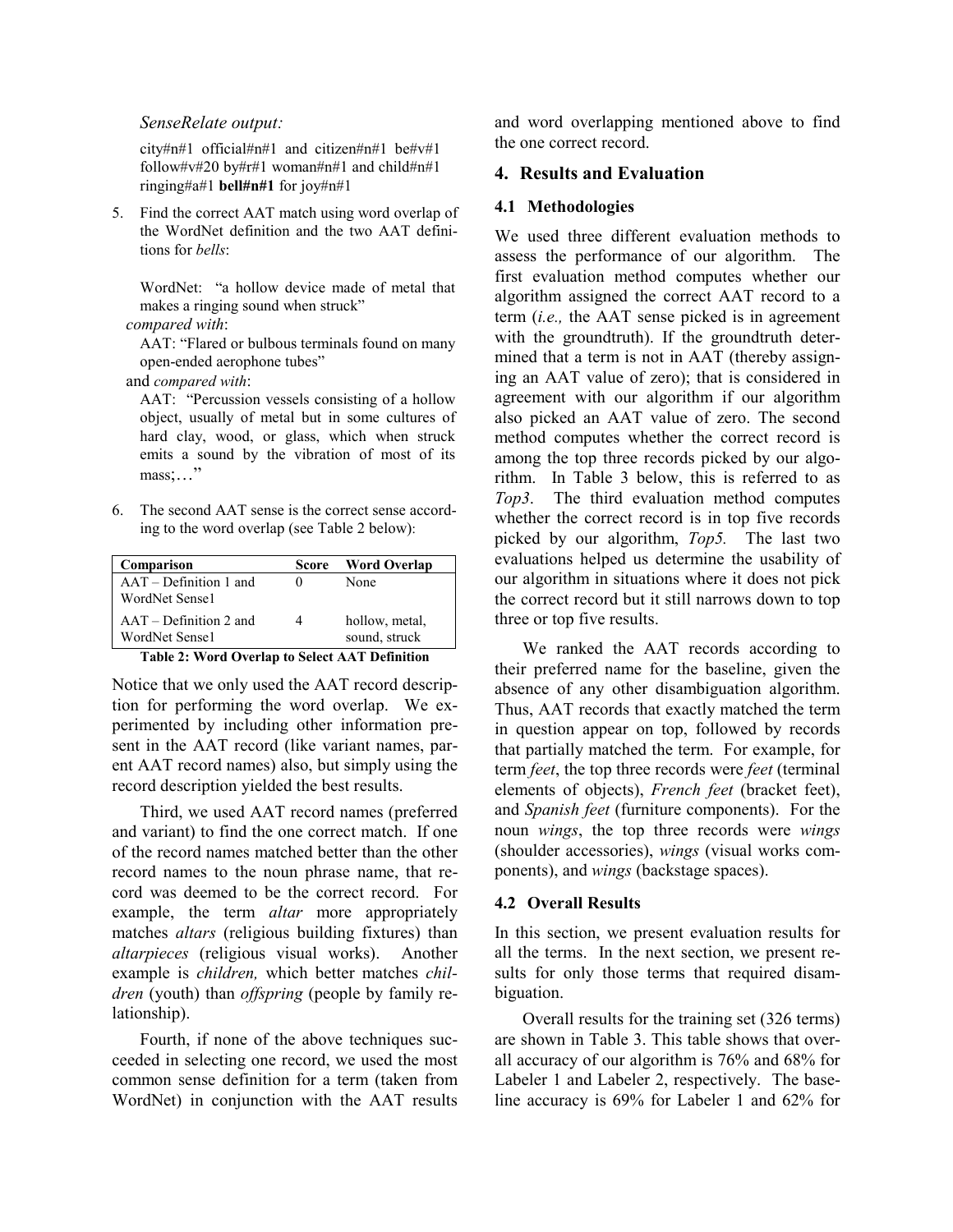Labeler 2. The other two evaluations show much better results. The Top 3 and Top5 evaluations have accuracy of 84% and 88% for Labeler 1 and accuracy of 78% and 79% for Labeler 2. This argues for bringing in additional techniques to enhance the SenseRelate approach in order to select from Top3 or Top5.

| <b>Evaluation</b>        | Labeler 1 | Labeler 2 |  |
|--------------------------|-----------|-----------|--|
| Algorithm Accuracy       | 76%       | 68%       |  |
| Baseline Accuracy        | 69%       | 62%       |  |
| Top3                     | 84%       | 78%       |  |
| $\overline{\text{Top5}}$ | 88%       | 79%       |  |

|  |  |  | Table 3: Results for Training Set (n=326 terms) |  |  |  |
|--|--|--|-------------------------------------------------|--|--|--|
|--|--|--|-------------------------------------------------|--|--|--|

In contrast to Table 3 for the training set, Table 4 shows results for the test set. Labeler 1 shows an accuracy of 74% on the algorithm and 72% on the baseline; Labeler 2 has an accuracy of 73% on the algorithm and 69% on the baseline.

| Evaluation               | Labeler 1 | Labeler 2 |
|--------------------------|-----------|-----------|
| Algorithm Accuracy       | 74%       | 73%       |
| <b>Baseline Accuracy</b> | 72%       | 69%       |
| Top3                     | 79%       | 79%       |
| Top5                     | 81%       | 80%       |

Table 4: Results for Test Set (n=275 terms)

#### 4.3 Results for Ambiguous Terms

This section shows the results for the terms from the training set and the test set that required disambiguation. Table 5 below shows that our algorithm's accuracy for Labeler 1 is 55% compared to the baseline accuracy of 35%. For Labeler 2, the algorithm accuracy is 48% compared to baseline accuracy of 32%. This is significantly less than the overall accuracy of our algorithm. Top3 and Top5 evaluations have accuracy of 71% and 82% for Labeler 1 and 71% and 75% for Labeler 2.

| <b>Evaluation</b>        | Labeler 1 | Labeler 2 |  |
|--------------------------|-----------|-----------|--|
| Algorithm Accuracy       | 55%       | 48%       |  |
| <b>Baseline Accuracy</b> | 35%       | 32%       |  |
| Top3                     | 71%       | 71%       |  |
| Top5                     | 82%       | 75%       |  |

Table 5: Ambiguous Terms for Training (n=128 terms)

Similar results can be seen for the test set (96 terms) in Table 6 below. Labeler 1 shows an accuracy of 50% on the algorithm and 42% on the baseline; Labeler 2 has an accuracy of 53% on the algorithm and 39% on the baseline.

| Evaluation               | Labeler 1 | Labeler 2 |
|--------------------------|-----------|-----------|
| Algorithm Accuracy       | 50%       | 53%       |
| <b>Baseline Accuracy</b> | 42%       | 39%       |
| Top3                     | 63%       | 68%       |
| $\overline{\text{Top5}}$ | 68%       | 71%       |

Table 6: Results for Ambiguous Terms under the Test Set (n=96 terms)

#### 4.4 Analysis

Table 7 shows that SenseRelate is used for most of the AAT mappings, and provides a breakdown based upon the disambiguation technique used. Row One in Table 7 shows how few terms were disambiguated using the lookup modifier technique, just 1 in the training set and 3 in the test set.

| <b>Row</b>                                | <b>Technique</b>   | Training<br>$Set(n=128)$ | <b>Test Set</b><br>$(n=96)$ |  |
|-------------------------------------------|--------------------|--------------------------|-----------------------------|--|
| One                                       | Lookup             |                          |                             |  |
|                                           | Modifier           |                          |                             |  |
| Two                                       | SenseRelate        | 108                      | 63                          |  |
| Three                                     | <b>Best Record</b> | 14                       | 12                          |  |
|                                           | Match              |                          |                             |  |
| Four                                      | Most Common        | 5                        | 18                          |  |
|                                           | Sense              |                          |                             |  |
| <b>Table 7: Breakdown of AAT mappings</b> |                    |                          |                             |  |

by Disambiguation Technique

Rows Two and Three show that most of the terms were disambiguated using the SenseRelate technique followed by the Best Record Match technique. The Most Common Sense technique (Row Four) accounted for the rest of the labelings.

Table 8 gives insight into the errors of our algorithm for the training set terms:

| Technique              | <b>Reason for Error</b>                         | Error |
|------------------------|-------------------------------------------------|-------|
|                        |                                                 | Count |
| SenseRelate            | picked<br>SenseRelate<br>wrong<br>WordNet sense | 16    |
|                        | WordNet does not have the<br>sense              | 8     |
|                        | Definitions did not overlap                     | 11    |
|                        | Other reasons                                   | 10    |
| Best Record<br>Match   |                                                 | 10    |
| Lookup<br>Modifier     |                                                 | 0     |
| Most Com-<br>mon Sense |                                                 | 3     |

Table 8: Breakdown of the errors in our algorithm under training set (58 total errors)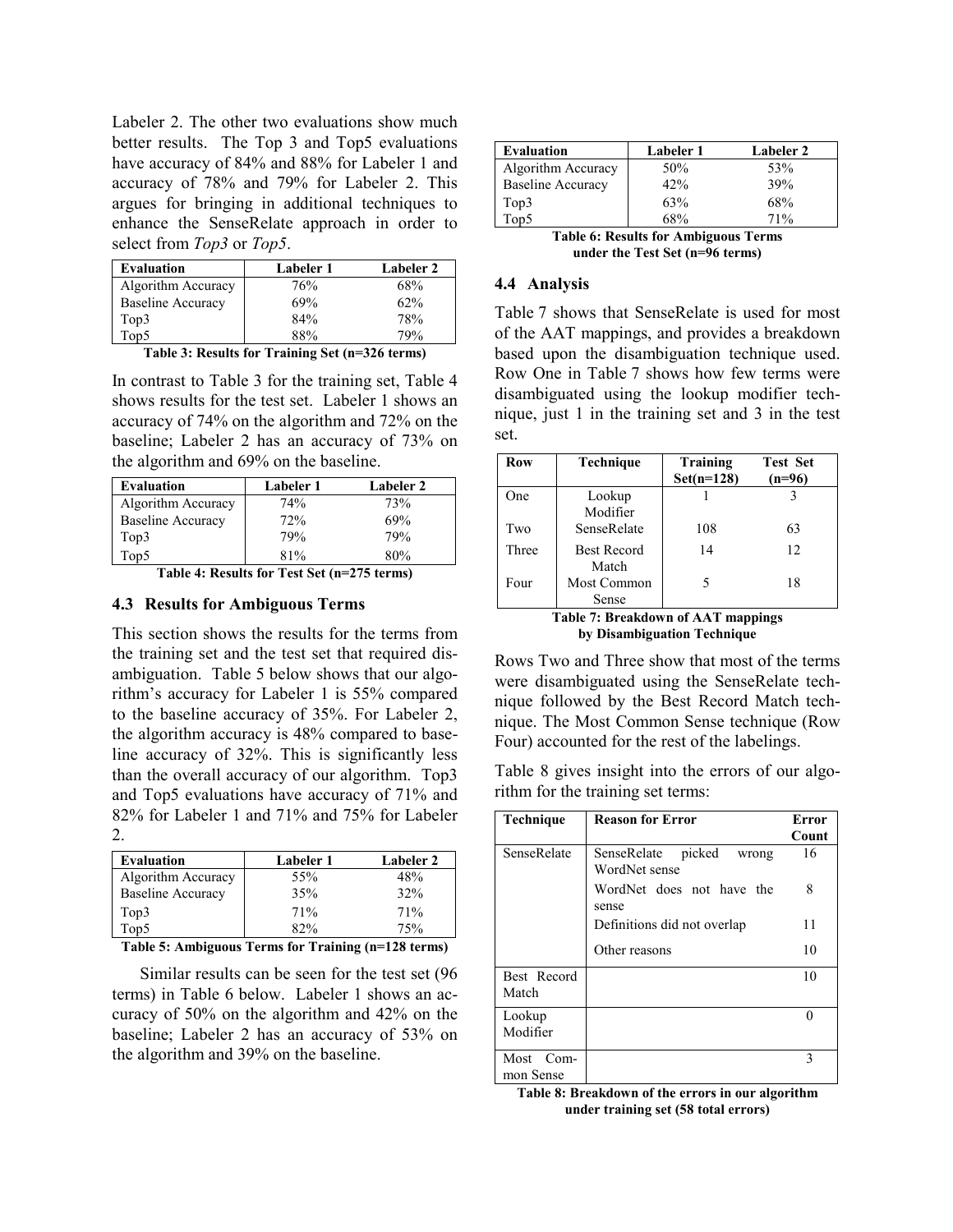Table 8 shows the following:

(1) Out of the total of 58 errors, 16 errors were caused because SenseRelate picked the wrong WordNet sense.

(2) 8 errors were caused because WordNet did not contain the sense of the word in which it was being used. For example, consider the term workshop. WordNet has two definitions of workshop:

- i. "small workplace where handcrafts or manufacturing are done" and
- ii. "a brief intensive course for a small group; emphasizes problem solving"

but AAT has an additional definition that was referred by term workshop in the NGA text:

"In the context of visual and decorative arts, refers to groups of artists or craftsmen collaborating to produce works, usually under a master's name"

(3) 11 errors occurred because the AAT record definition and the WordNet sense definition did not overlap. Consider the term figures in the sentence, "As with The Holy Family, the style of the figures offers no clear distinguishing characteristic." Then examine the AAT and WordNet sense definitions below for figures:

AAT sense: "Representations of humans or animals"

WordNet sense: "a model of a bodily form (especially of a person)"

These definitions do not have any words in common, but they discuss the same concept.

(4) 10 errors occurred in the Best Record Match technique, 0 errors occurred under the Lookup Modifier Technique, and 3 errors occurred under the Most Common Sense technique.

# 5. Conclusion and Future Work

We have shown that it is possible to create an automated program to perform word sense disambiguation in a field with specialized vocabulary. Such an application could have great potential in rapid development of metadata for digital collections. Still, much work must be done in order to integrate our disambiguation program into the CLiMB Toolkit, including the following:

(1) Our algorithm's disambiguation accuracy is between 48-55% (Table 5 and Table 6), and so there is room for improvement in the algorithm.

Currently we depend on an external program (SenseRelate) to perform much of the disambiguation (Table 7). Furthermore, SenseRelate maps terms to WordNet and we then map the WordNet sense to an AAT sense. This extra step is overhead, and it causes errors in our algorithm. We can either explore the option of reimplementing concepts behind SenseRelate to directly map terms to the AAT, or we may need to find additional approaches to employ hybrid techniques (including machine learning) for disambiguation. At the same time, we may benefit from the fact that WordNet, as a general resource, is domain independent and thus offers wider coverage. We will need to explore the trade-off in precision between different configurations using these different resources.

(2) We need more and better groundtruth. Our current data set of noun phrases includes term like favor, kind, and certain aspects. These terms are unlikely to be used as meaningful subject terms by a cataloger and will never be mapped to AAT. Thus, we need to develop reliable heuristics to determine which noun phrases are potentially high value subject index terms. A simple frequency count does not achieve this purpose.

Currently we are evaluating based on groundtruth that our project members created. Instead, we would like to extend the study to a wider set of image catalogers as labelers, since they will be the primary users of the CLiMB tool. Image catalogers have experience in finding subject terms and mapping subject terms to the AAT. They can also help determine which terms are high quality subject terms.

In contrast to working with the highly experienced image cataloger, we also want to extend the study to include various groups with different user needs. For example, journalists have ongoing needs for images, and they tend to search by subject. Using participants like these for markup and evaluation promises to provide comparative results, ones which will enable us to effectively reach a broad audience.

We also would like to test our algorithm on more collections. This will help us ascertain what kind of improvements or additions would make CLiMB a more general tool.